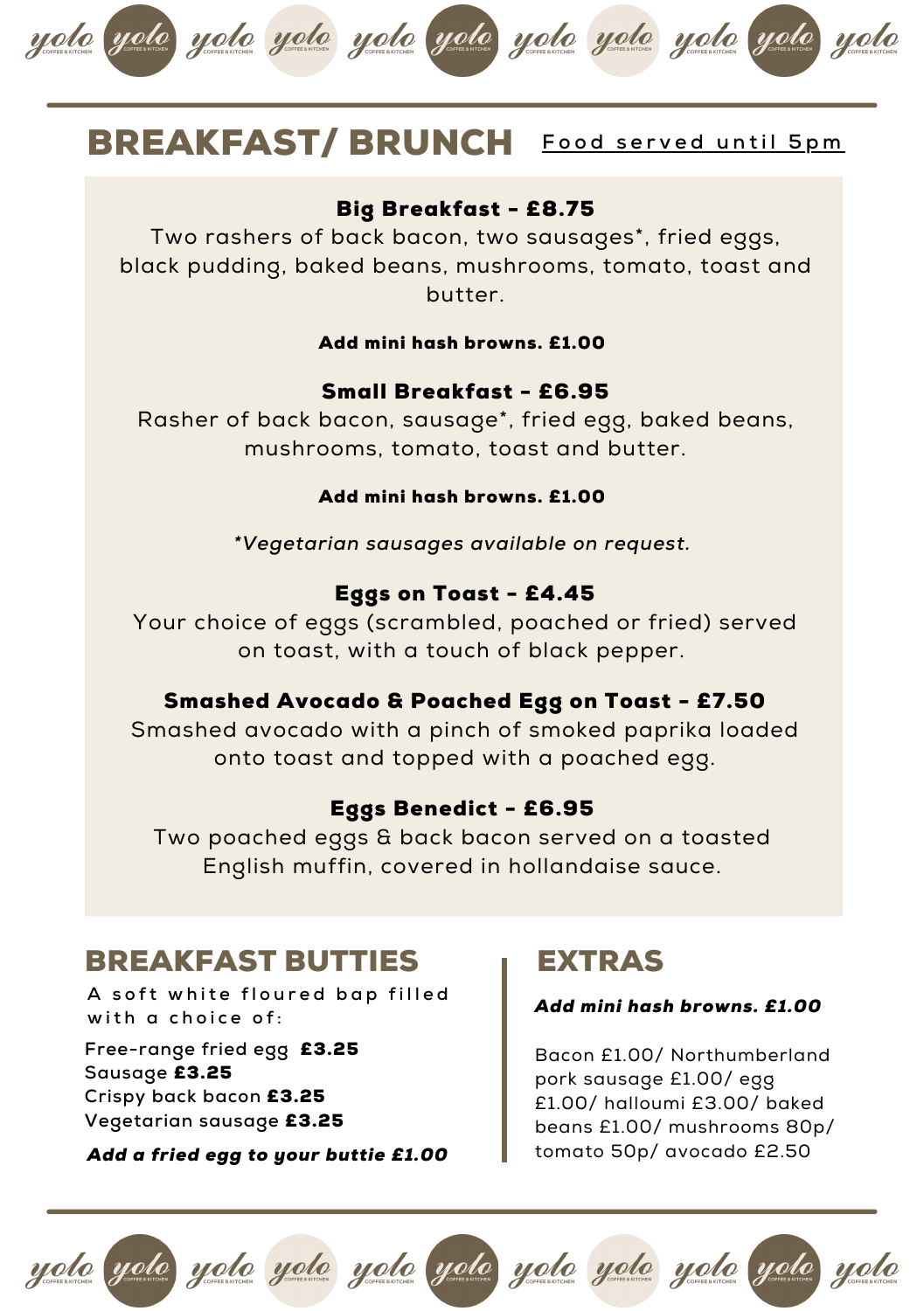







#### **FOOD MENU** Food served until 5pm

#### Cheese & Bacon Toastie - £6.00

Gooey cheddar and bacon, served with a pot of caramelised onion chutney.

#### Cheese & Onion Toastie - £5.00

**Gooey cheddar & onions served with a pot of caramelised onion chutney.**

#### Tuna Melt Toastie - £5.75

Tuna mayo topped with cheddar cheese served with a pot of caramelised onion chutney.

#### Croque Monsieur - £6.50

Wiltshire ham, cheddar cheese and Dijon mustard mayo served with a pot of caramelised onion chutney.

#### Southern-Fried Chicken Wrap - £6.50

Southern fried chicken, sweet chilli cream cheese, crispy iceberg lettuce, mozzarella and red onion.

Skin-on Fries - £2.00

### KIDS MENU

*(All served in a children's cartoon character box)*

Crispy Coated Chicken & Chips - £4.75

Burger & Chips - £4.75

Sausage & Chips - £4.75

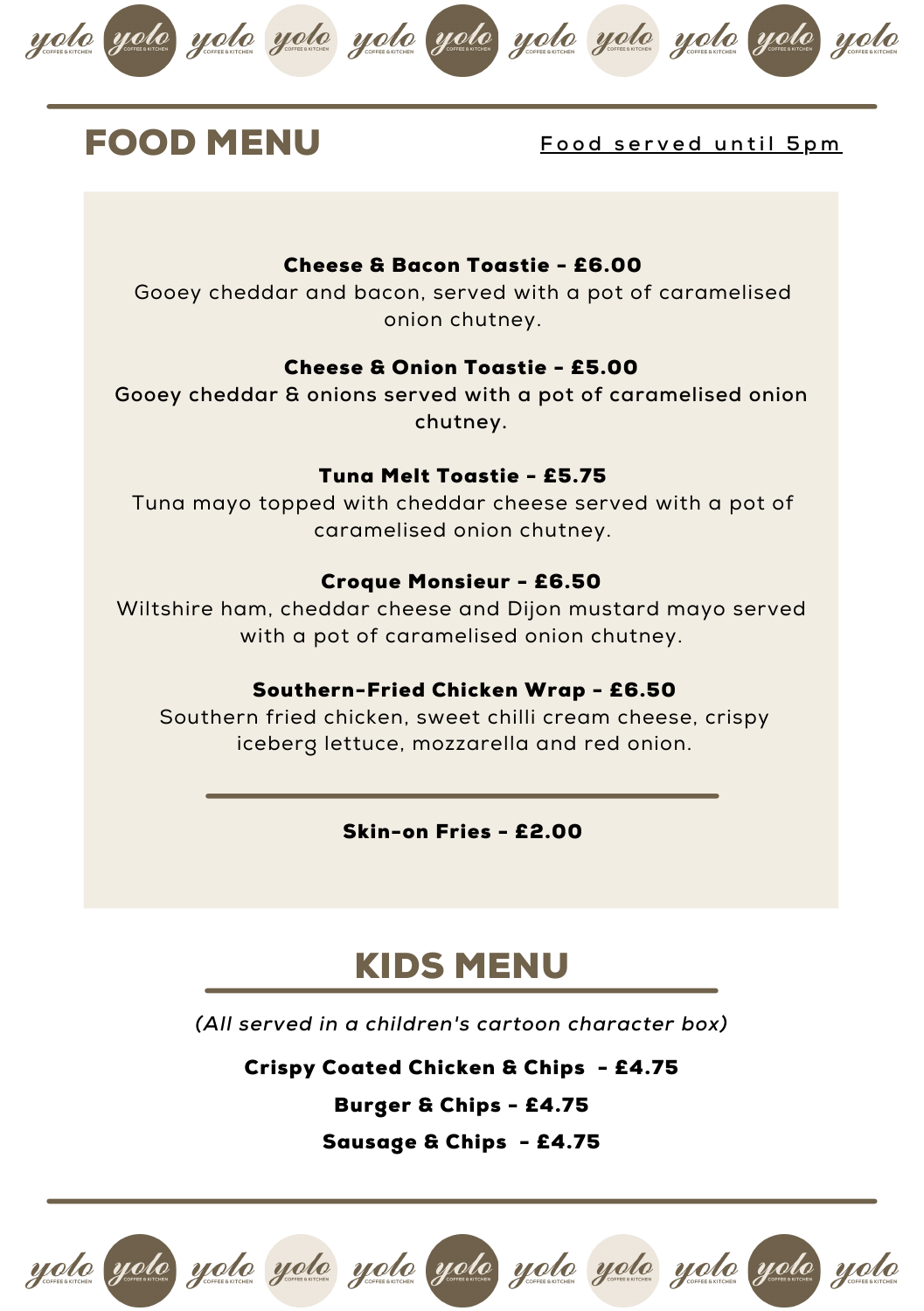

### PANCAKES - £8.50

#### *Half Stack - £5.50*

TOWER OF LIGHT & FLUEEY AMERICAN PANCAKES

#### Salted Caramel Brownie

Warm salted caramel sauce, salted caramel brownie chunks and cream.

#### Strawberry & Nutella

Warm Nutella topped with marshmallows, fresh strawberries and cream.

#### **Biscoffy**

Warm Biscoff sauce, sprinkled with Biscoff crunch and cream.

### WAFFLES - £8.00

#### *Small portion (1x waffle & ice cream) - £5.00*

#### Oreo Cookies & Cream

Belgian waffles loaded with cookie dough ice cream, Oreo crumb served with cream and Belgian chocolate sauce.

#### **Biscoffy**

Belgian waffles loaded with vanilla ice cream, Biscoff crumb served with cream and Biscoff sauce.

#### Salted Caramel Brownie

Belgian waffles loaded with salted caramel ice cream, salted caramel brownie chunks served with cream and salted caramel sauce.

**F o o d s e r v e d u n t i l 5 p m**

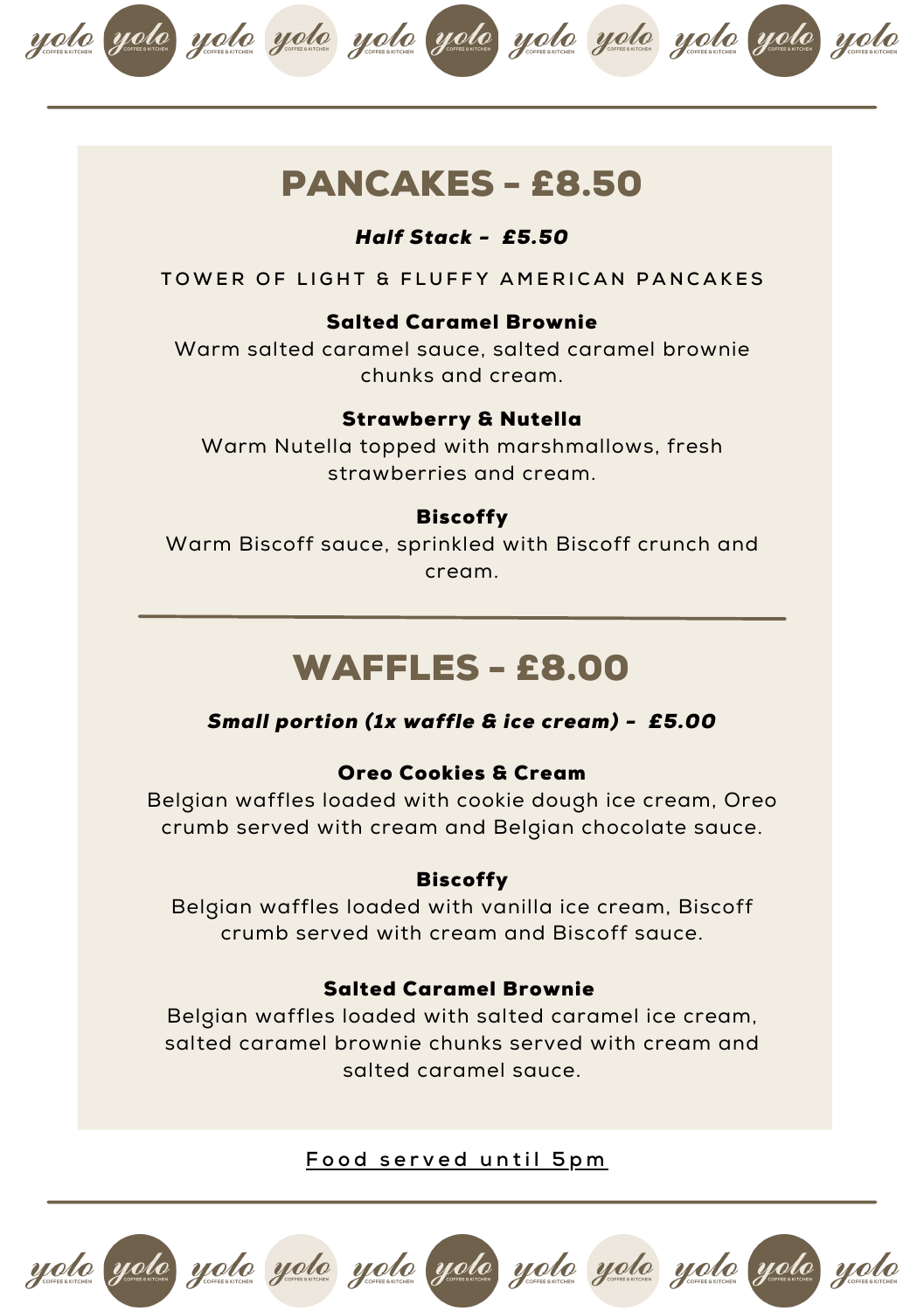

# FREAK SHAKES - £5.95

*(All shakes topped with squirty cream).*

### Oreo Crunch

Ice cold milk blended with vanilla ice cream and Oreo crumb. Topped with chocolate sauce and Oreo cookie.

#### The Jammy Dodger

Ice cold milk blended with strawberry ice cream and fresh strawberries. Topped with marshmallows, strawberry sauce and Jammy Dodger.

#### Biscoffy

Ice cold milk blended with vanilla ice cream and Biscoff sauce. Topped with Biscoff crumb and more Biscoff sauce.

**F o o d s e r v e d u n t i l 5 p m**